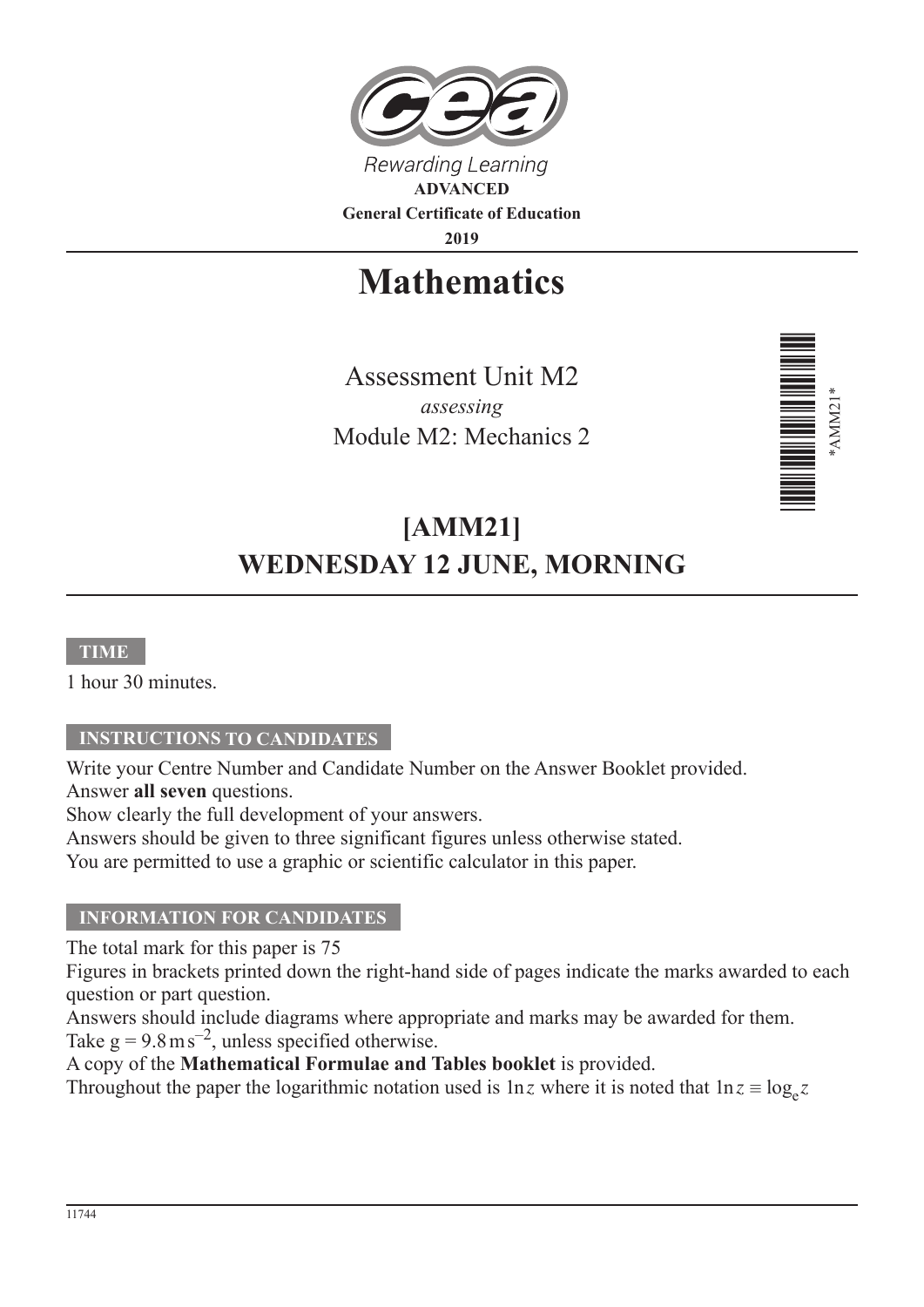**Answer all seven questions.**

## **Show clearly the full development of your answers.**

### **Answers should be given to three significant figures unless otherwise stated.**

**1** At time  $t = 0$  seconds a particle B is at the point O. Its velocity, **v**ms<sup>-1</sup>, at any time *t* can be modelled by

$$
\mathbf{v} = 3t\,\mathbf{i} - t^2\mathbf{j} + 4\mathbf{k}
$$

- (i) Find the direction of B's acceleration when  $t = 3$  [5]
- (ii) Find the distance of B from O when  $t = 1$  [6]
- **2** A particle of mass 0.2kg moves from a point P to a point Q under the action of the constant force  $(i + 2j)$  N.

P has position vector  $(i - j)$  m relative to a fixed point O. The particle's velocity at P is zero. It takes 3 seconds to move from P to Q.

Find the position vector of Q relative to O. [6]

11744 **2**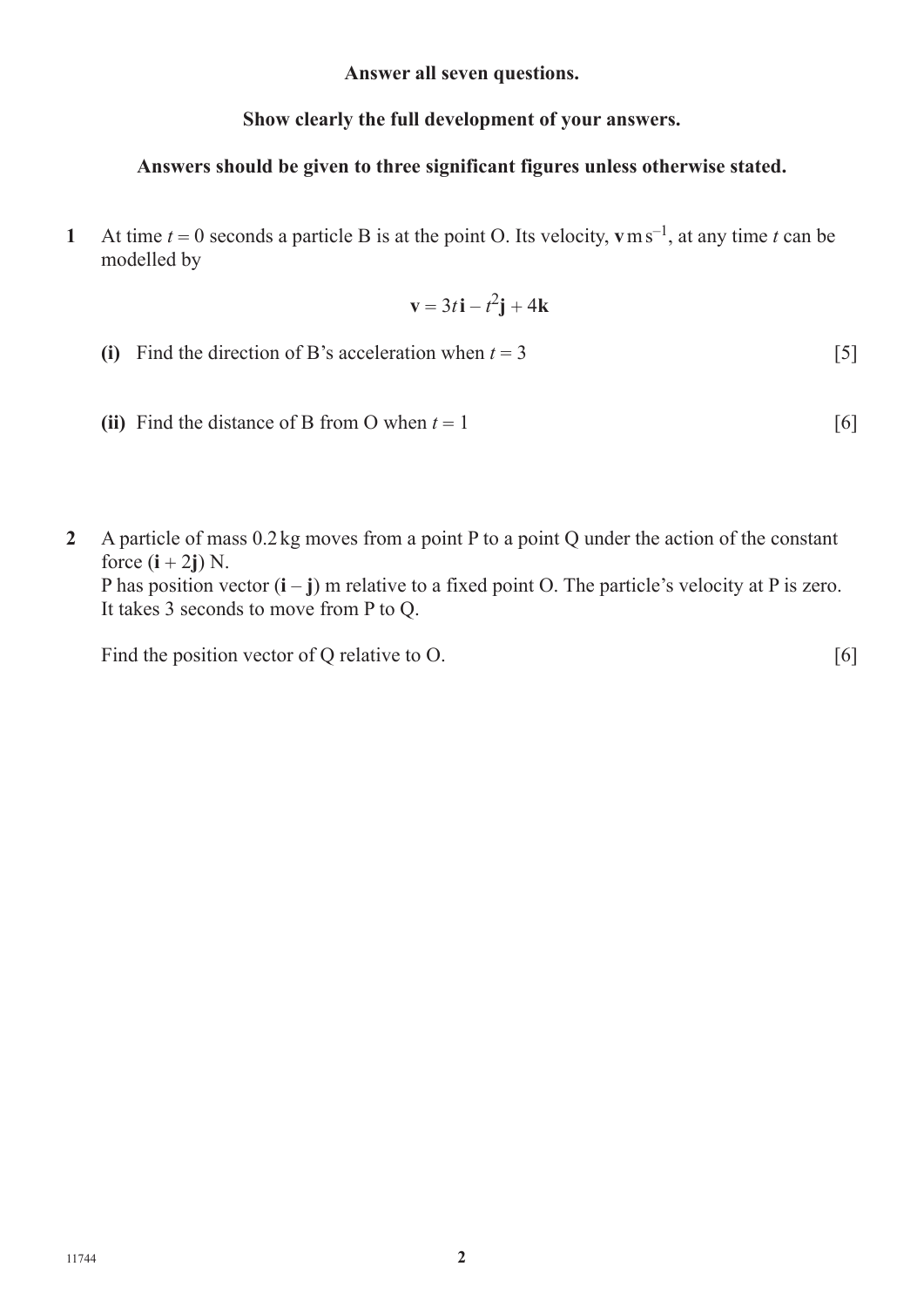**3** A light inextensible string has one end attached to a box A of mass 2*m* kilograms and the other end attached to a box B of mass 3*m* kilograms. The string passes over a smooth fixed pulley as shown in **Fig. 1** below.



Initially A and B are at rest at the same level. Take the grativational potential energy to be zero at this starting level. The boxes are released from rest.

- **(i)** When A has risen a distance *x*, find, in terms of *m*, g and *x*, the total gravitational potential energy of A and B. [4]
- **(ii)** Using the conservation of mechanical energy, find, in terms of g and *x*, the velocity of B, when A has risen a distance *x*. [5]
- **(iii)** State one modelling assumption you have made about *x*. [1]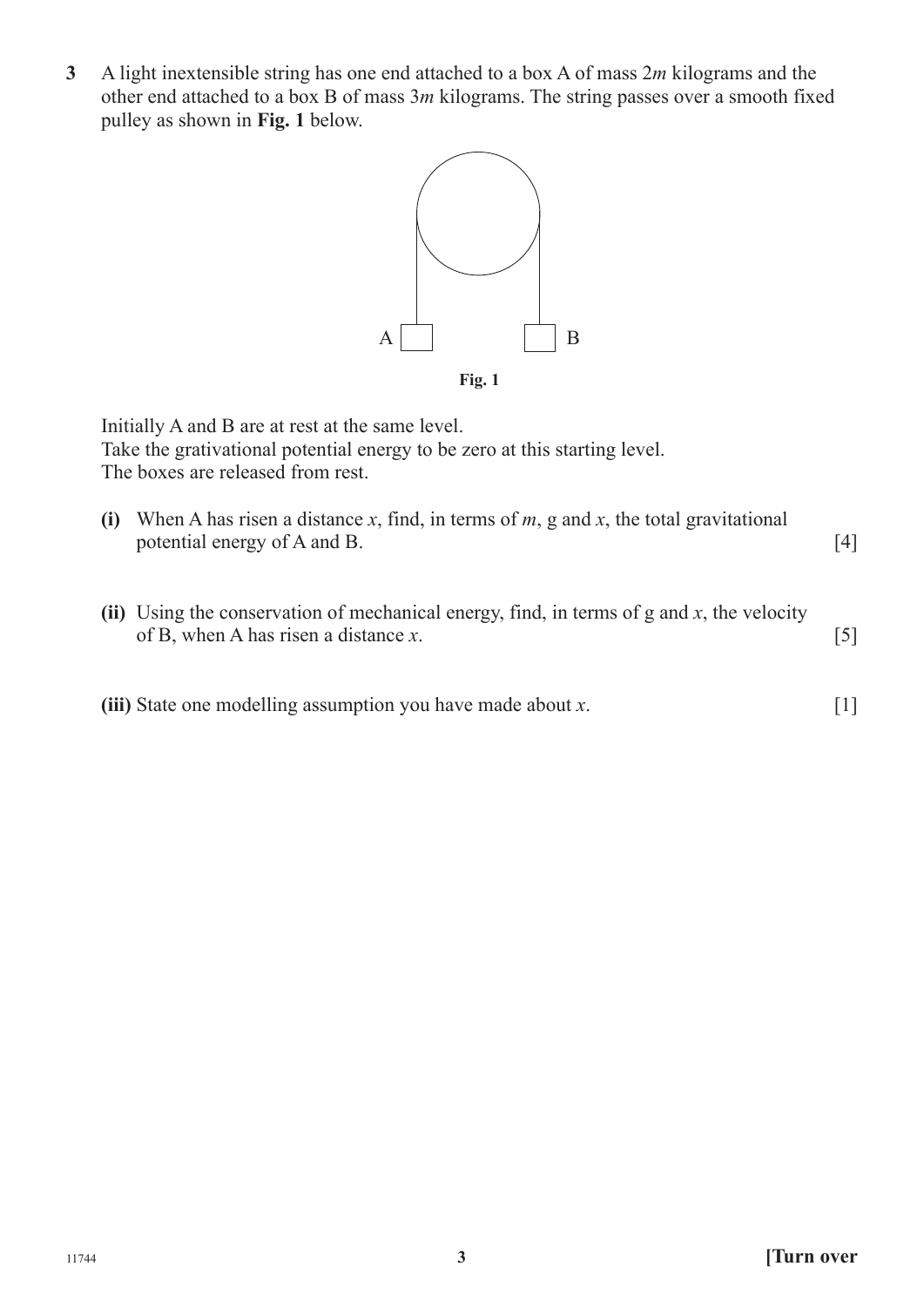**4** A car of mass 650 kg moves along a straight horizontal road. The car's engine produces a constant power of 13kW.

Assume that any resistance to motion is negligible.

**(i)** Show that the motion of the car can be modelled by the equation

$$
\frac{\mathrm{d}v}{\mathrm{d}t} = \frac{20}{v}
$$

where  $v \text{ m s}^{-1}$  is its speed at any time *t* seconds. [5]

Initially the car is travelling at  $10 \text{ m s}^{-1}$ 

**(ii)** Find *t* when  $v = 20$  [7]

- **(iii)** As the car's velocity increases does the force produced by the car's engine increase or decrease? Briefly explain your answer. [2]
- **5** An empty sledge of mass 6kg slides from rest down a rough slope inclined at 20° to the horizontal as shown in **Fig. 2** below.





The sledge starts from the top of the slope which is 15m long. At the bottom of the slope the sledge has a speed of  $5 \text{ m s}^{-1}$ 

Model the sledge as a particle.

- **(i)** Find the kinetic energy of the sledge at the bottom of the slope. [2]
- **(ii)** Draw a diagram showing the external forces acting on the sledge. [2]
- **(iii)** Find the work done by friction as the sledge moves to the bottom of the slope. [6]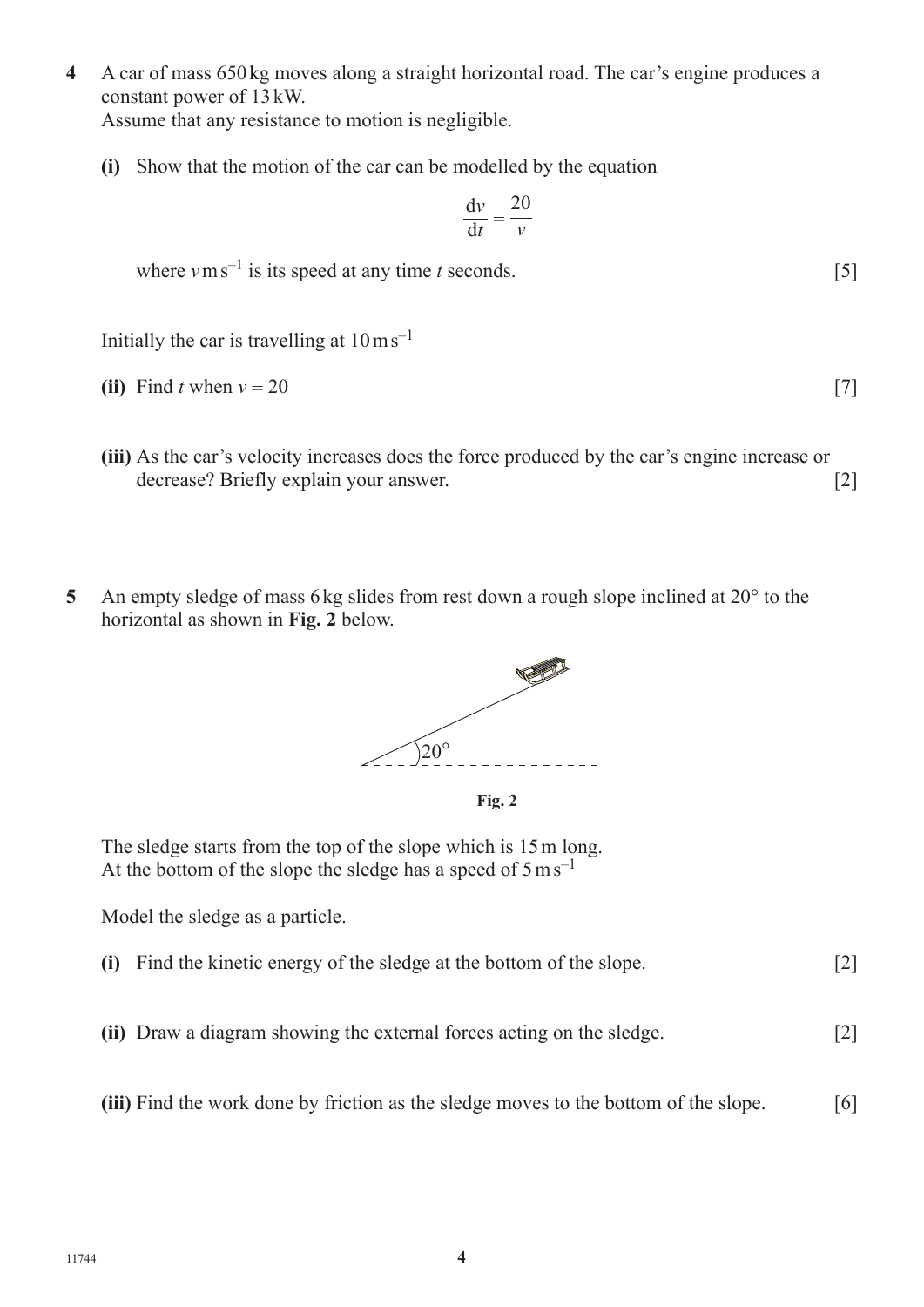# **6 Take**  $g = 10 \text{ m s}^{-2}$  **in this question.**

A ball is projected, at an angle of 30° above the horizontal, from the top of a vertical wall 4m high as shown in **Fig. 3** below. The wall stands on horizontal ground.





The ball hits the ground after 3s.

(i) Show that the initial speed of the ball is  $27\frac{1}{3} \text{m s}^{-1}$  [3]

- **(ii)** Find the horizontal distance travelled by the ball before it hits the ground. [2]
- **(iii)** Find the speed and the direction in which the ball is travelling as it hits the ground. [7]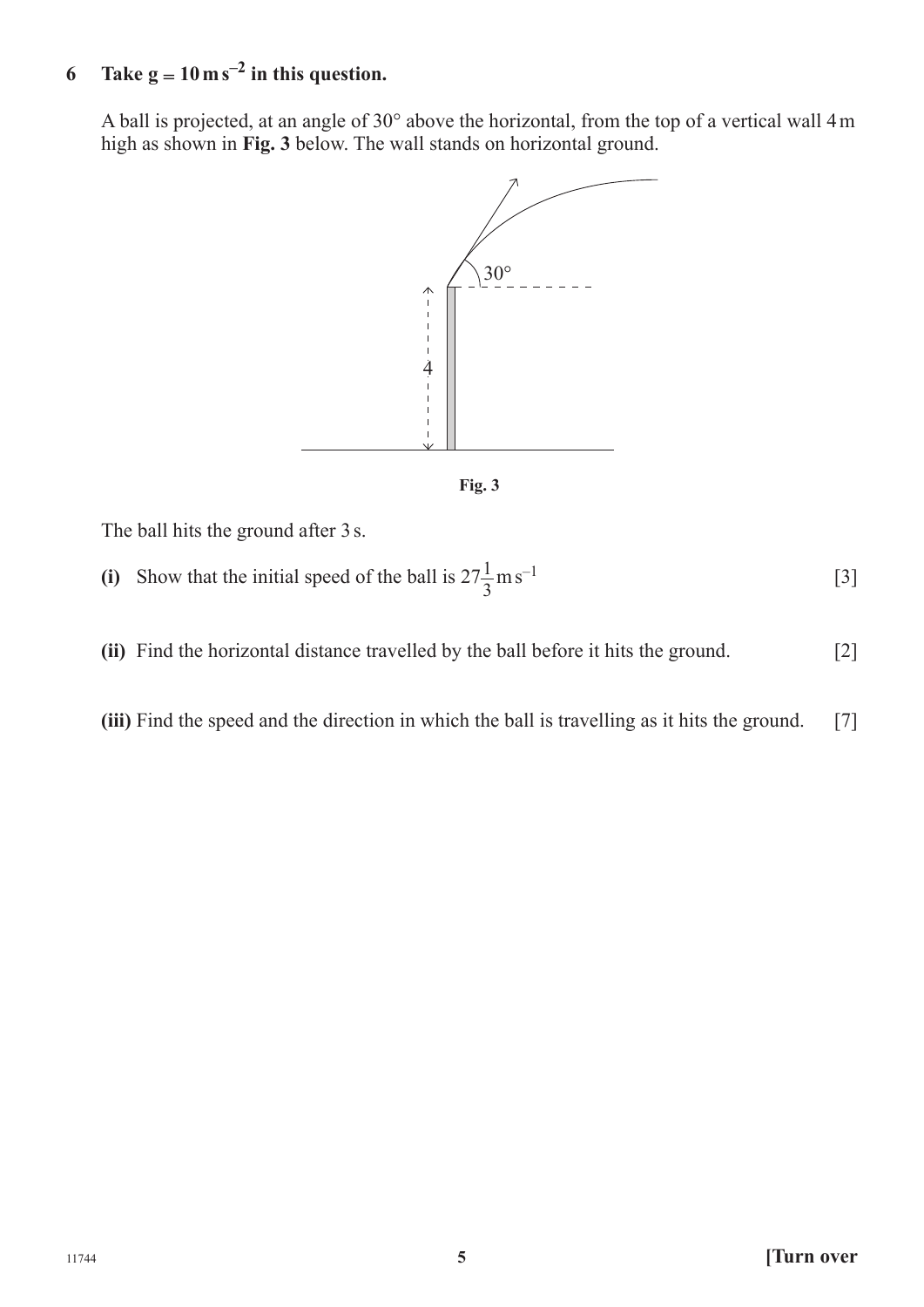**7** A block A of mass 1.5kg rests on a rough horizontal table. It is attached to one end of a light inextensible string of length 1.8m. The string passes through a small smooth hole in the table and carries a block B of mass 0.5 kg at its other end. B describes horizontal circles with uniform angular speed 4 rad  $s^{-1}$  as shown in **Fig. 4** below.



- **(i)** Draw a diagram showing the external forces acting on A and B. [2]
- **(ii)** If A is 1 m from the hole and is on the point of slipping, find  $\mu$ . [10]

# **THIS IS THE END OF THE QUESTION PAPER**